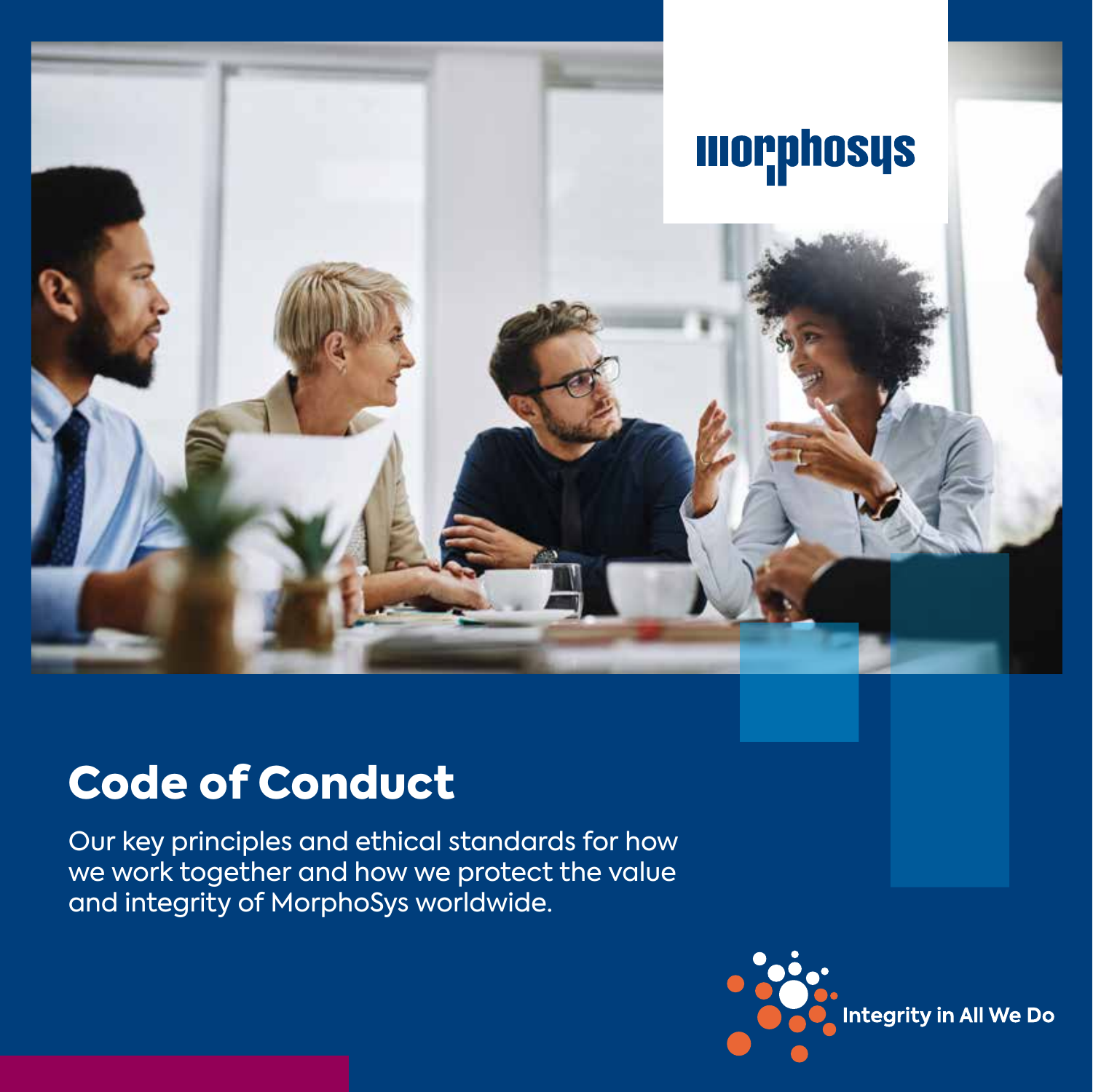## **Contents**

| <b>Integrity in All We Do</b>             |   |
|-------------------------------------------|---|
| <b>Introduction</b>                       |   |
| What We Expect __                         | 6 |
| How Our Code of Conduct Helps to Navigate |   |
| How Our Code of Conduct is Organized      |   |

### MorphoSys [\\_\\_\\_\\_\\_\\_\\_\\_\\_\\_\\_\\_\\_\\_\\_\\_\\_\\_\\_\\_\\_\\_\\_\\_\\_\\_\\_\\_\\_\\_\\_\\_\\_\\_\\_\\_\\_\\_\\_\\_\\_\\_\\_\\_\\_\\_](#page-5-0) 10 Our Credo and the contract of the contract of the contract of the contract of the contract of the contract of the contract of the contract of the contract of the contract of the contract of the contract of the contract of Our Corporate Values and the set of the set of the set of the set of the set of the set of the set of the set o Readiness to Learn  $\qquad \qquad$  11 [Highest Scientific and Ethical Principles\\_\\_\\_\\_\\_\\_\\_\\_\\_\\_\\_\\_\\_\\_\\_\\_\\_\\_\\_\\_\\_\\_\\_\\_\\_\\_\\_\\_\\_\\_\\_\\_\\_\\_\\_\\_](#page-6-0) 12 [Diversity, Non-Discrimination and Non-Harassment \\_\\_\\_\\_\\_\\_\\_\\_\\_\\_\\_\\_\\_\\_\\_\\_\\_\\_\\_\\_\\_\\_\\_\\_\\_](#page-6-0)\_\_\_\_\_ 12 [Honest and Ethical Conduct and Fair Dealing](#page-6-0) \_\_\_\_\_\_\_\_\_\_\_\_\_\_\_\_\_\_\_\_\_\_\_\_\_\_\_\_\_\_ 12 [Protection and Proper Use of MorphoSys Assets and Property\\_\\_\\_\\_\\_\\_\\_\\_\\_\\_\\_\\_\\_\\_\\_\\_\\_\\_](#page-6-0)\_ 13 [Protecting Intellectual Property \\_\\_\\_\\_\\_\\_\\_\\_\\_\\_\\_\\_\\_\\_\\_\\_\\_\\_\\_\\_\\_\\_\\_\\_\\_\\_\\_\\_\\_\\_\\_\\_\\_\\_\\_\\_\\_\\_\\_\\_\\_\\_](#page-7-0) 14 Maintaining Accurate Business Records **Exercise 14** Internal Controls **Executive 14** Avoiding Conflicts of Interest [\\_\\_\\_\\_\\_\\_\\_\\_\\_\\_\\_\\_\\_\\_\\_\\_\\_\\_\\_\\_\\_\\_\\_\\_\\_\\_\\_\\_\\_\\_\\_\\_\\_\\_\\_\\_\\_\\_\\_\\_\\_\\_\\_\\_](#page-7-0) 14 Internal Audit 2008 and 2008 and 2008 and 2008 and 2008 and 2008 and 2008 and 2008 and 2008 and 2008 and 2008 [Data Protection \\_\\_\\_\\_\\_\\_\\_\\_\\_\\_\\_\\_\\_\\_\\_\\_\\_\\_\\_\\_\\_\\_\\_\\_\\_\\_\\_\\_\\_\\_\\_\\_\\_\\_\\_\\_\\_\\_\\_\\_\\_\\_\\_\\_\\_\\_\\_\\_\\_\\_\\_\\_\\_\\_\\_](#page-7-0) 15 [Confidentiality \\_\\_\\_\\_\\_\\_\\_\\_\\_\\_\\_\\_\\_\\_\\_\\_\\_\\_\\_\\_\\_\\_\\_\\_\\_\\_\\_\\_\\_\\_\\_\\_\\_\\_\\_\\_\\_\\_\\_\\_\\_\\_\\_\\_\\_\\_\\_\\_\\_\\_\\_\\_\\_\\_\\_\\_](#page-8-0) 16 [Insider Trading \\_\\_\\_\\_\\_\\_\\_\\_\\_\\_\\_\\_\\_\\_\\_\\_\\_\\_\\_\\_\\_\\_\\_\\_\\_\\_\\_\\_\\_\\_\\_\\_\\_\\_\\_\\_\\_\\_\\_\\_\\_\\_\\_\\_\\_\\_\\_\\_\\_\\_\\_\\_\\_\\_\\_\\_](#page-8-0) 16

#### MorphoSys Products **Exercises**

| Protecting Patients and Developing High-Quality Products |  |
|----------------------------------------------------------|--|
| Principles of Ethical Clinical Research                  |  |
| <b>Engaging with Suppliers</b>                           |  |

#### MorphoSys Customers [\\_\\_\\_\\_\\_\\_\\_\\_\\_\\_\\_\\_\\_\\_\\_\\_\\_\\_\\_\\_\\_\\_\\_\\_\\_\\_\\_\\_\\_\\_\\_\\_\\_\\_\\_\\_](#page-12-0) 24

| and Healthcare Organizations (HCOs)         | Interactions with Healthcare Professionals (HCPs) _________________                                                                                                                                                            | 24 |
|---------------------------------------------|--------------------------------------------------------------------------------------------------------------------------------------------------------------------------------------------------------------------------------|----|
|                                             | Interactions with Patients and Patient Organizations [188] [188] [188] [188] [188] [188] [188] [188] [188] [188] [188] [188] [188] [188] [188] [188] [188] [188] [188] [188] [188] [188] [188] [188] [188] [188] [188] [188] [ | 24 |
|                                             |                                                                                                                                                                                                                                | 26 |
|                                             |                                                                                                                                                                                                                                | 26 |
| Prohibition of Bribery and Corruption       |                                                                                                                                                                                                                                | 26 |
| Fair Competition and Antitrust ____________ |                                                                                                                                                                                                                                |    |
|                                             |                                                                                                                                                                                                                                |    |

#### MorphoSys Interactions with the Extern

|                                                                                  | 30  |
|----------------------------------------------------------------------------------|-----|
|                                                                                  | 30  |
|                                                                                  | 30  |
|                                                                                  | 30  |
| Safety, Health and Protection of the Environment _______________________________ | -31 |
|                                                                                  | 31  |
| Speak Up                                                                         | 31  |

|        | 20 |
|--------|----|
| oducts | 20 |
|        |    |
|        |    |

| <u>al World and Book and the Second Second Book and Second Book and Second Book and Second Book and Second Book a</u> | 30                       |
|-----------------------------------------------------------------------------------------------------------------------|--------------------------|
|                                                                                                                       | 30                       |
|                                                                                                                       | $\frac{1}{\sqrt{10}}$ 30 |
|                                                                                                                       | 30                       |
|                                                                                                                       | 30                       |
|                                                                                                                       | 31                       |
|                                                                                                                       | 31                       |
|                                                                                                                       | 31                       |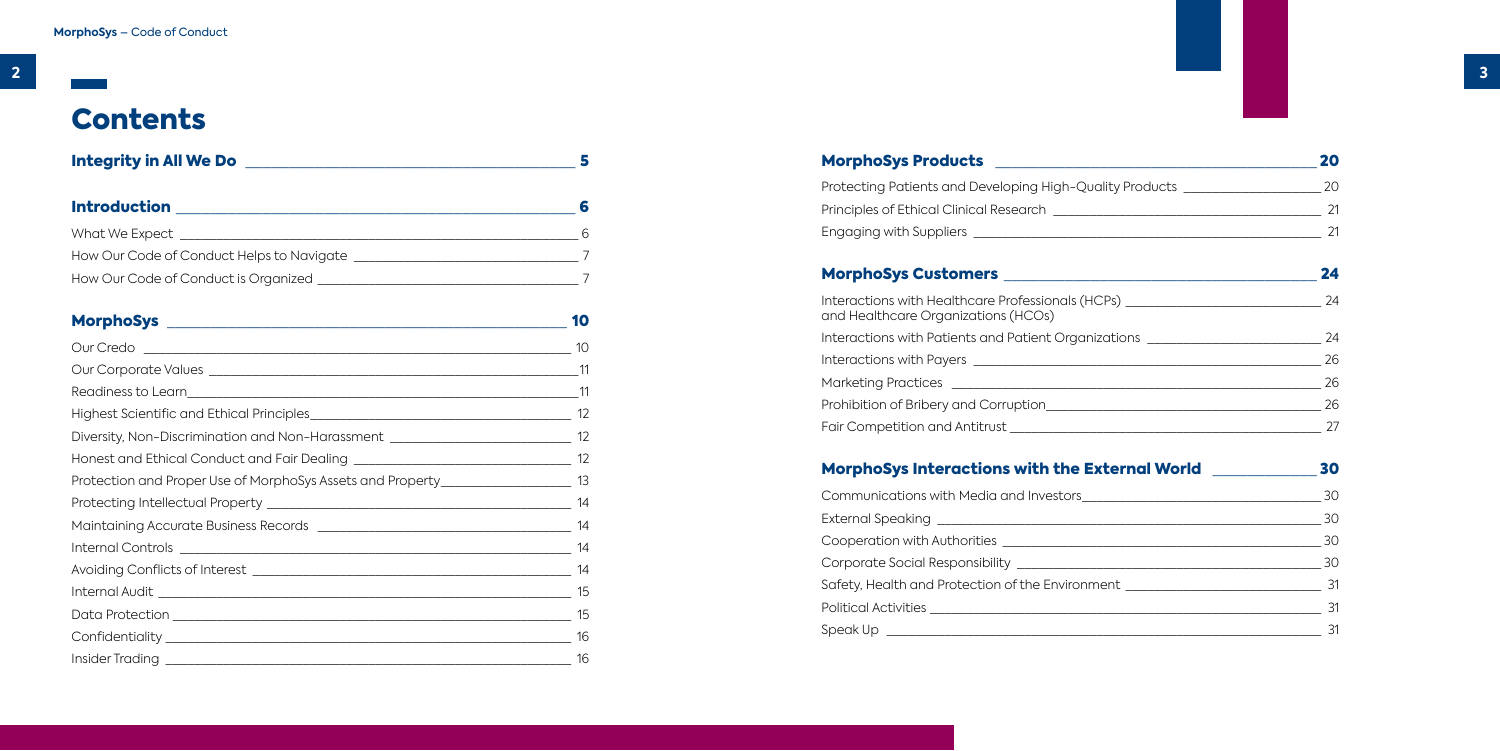<span id="page-2-0"></span>

## Integrity in All We Do

Every two seconds someone in the world is diagnosed with cancer. But this is more than just a statistic. It's the driving force behind the work we do every day.

At MorphoSys we are driven by our mission to give more life to people with cancer. This is a big responsibility, and as such, we must operate with the highest level of integrity, respect and quality standards.

The MorphoSys Code of Conduct defines the ethical principles in how we conduct business and ourselves. It is our compass that guides us and our partners in the decisions we make each day – helping us build trust with people living with cancer and their families, healthcare professionals, shareholders and the public.

We expect everyone to read and follow the MorphoSys Code of Conduct. How we conduct business and treat one another is just as important as our business results.

I thank you very much for your continued commitment.

Regards,

Jean-Paul Kress, CEO

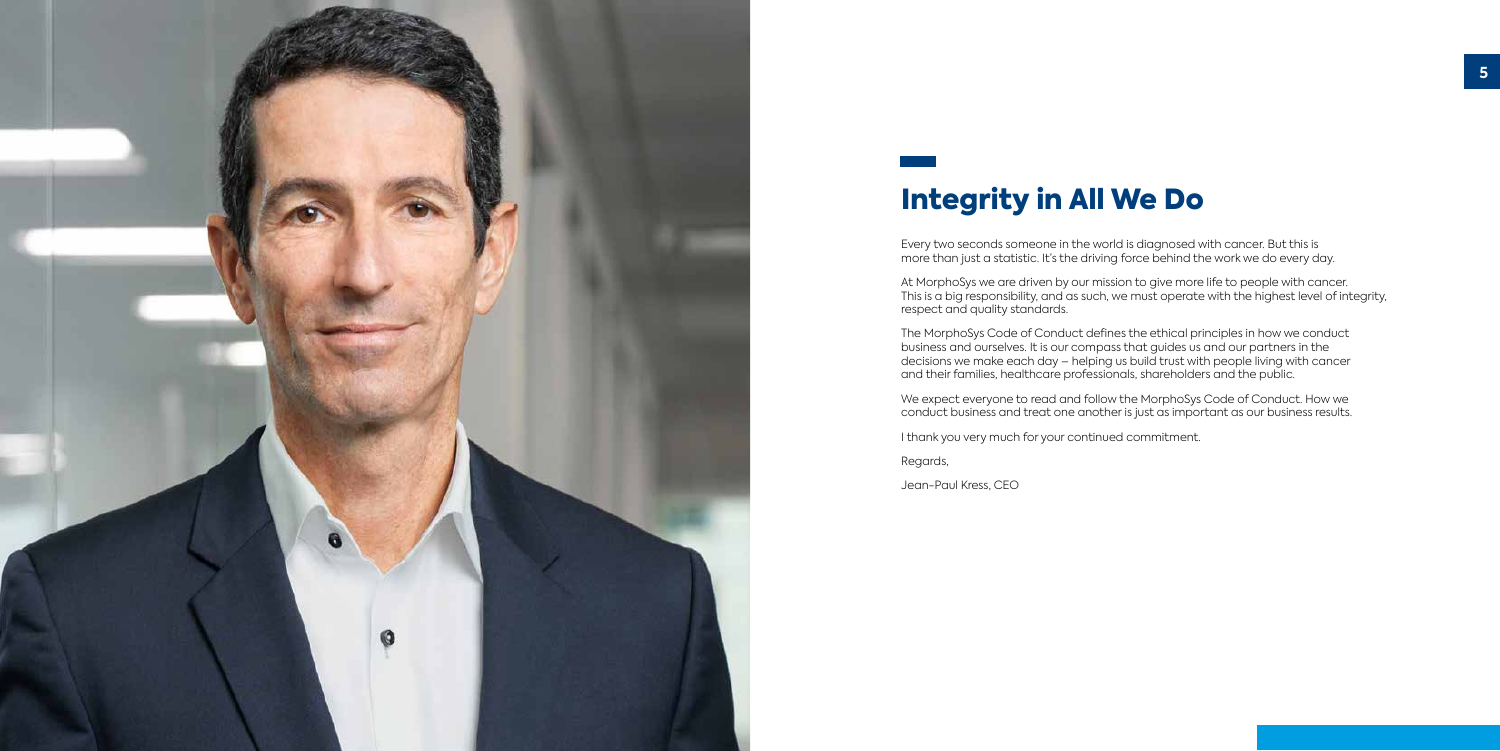## <span id="page-3-0"></span>Introduction

This Code of Conduct (the "Code") sets forth the key principles and ethical standards for how we work together to develop and deliver innovative therapies, how we protect the value and integrity of MorphoSys AG and its subsidiaries worldwide (further – "MorphoSys" or "Company"), and how we work with our customers, suppliers, public authorities, and other partners and stakeholders in conducting our business.

This Code of Conduct applies to all employees and Management Board members (including officers and directors) of MorphoSys. Certain business partners, such as agents, consultants and vendors serve as an extension of MorphoSys. They are expected to follow the spirit of this Code of Conduct, as well as any applicable regulations and contractual provisions, when working on behalf of MorphoSys.

#### How Our Code of Conduct Helps to **Naviaate**

#### What We Expect

We expect all of us to act with honesty and integrity, to comply with applicable laws and industry practices, and to exercise reasonable judgment when conducting business on behalf of MorphoSys.



This Code of Conduct specifies the standards of conduct for all MorphoSys employees and Management Board members and is intended to serve as a resource to help our employees understand our standards and expectations and to make good decisions for the company and for our patients and customers.

We are all committed to be trusted business partners for all of our stakeholders, including our employees, patients, clients and customers and aspire to be responsible members of society that is operating with due social and environmental responsibility.

While it is not always obvious that certain activities or situations present legal or reputational risks to you or the company, MorphoSys expects all employees to put integrity first in their decision-making. This Code is intended to guide you through common situations that require us to adhere to certain standards and to help us navigate this highly regulated industry.

The herein stated principles and values are designed to foster and enhance our culture of compliance. It gives us confidence in our dayto-day business to make things happen the right way and to apply **Integrity in All We Do.**

The Code of Conduct refers to the respective MorphoSys's policies, procedures, and other resources that are available as additional guidance.

#### How Our Code of Conduct is Organized

Our Code of Conduct is organized into four sections:

**MorphoSys** provides key principles governing every employee.

**MorphoSys Products** describes imperatives governing research, development, and manufacturing of high-quality products.

**MorphoSys Customers** sets out key principles for sales, marketing and medical affairs' activities.

**MorphoSys Interactions with the External World** guides our relationships with investors, authorities, and media representatives.

The Management Board of MorphoSys AG has approved this Code of Conduct. The most current version of this document can be found on the MorphoSys website as well as on MorphoSys' Intranet. Those who fail to comply with this Code, applicable laws, rules, regulations, standards, policies, and procedures are subject to discipline measures up to and including dismissal.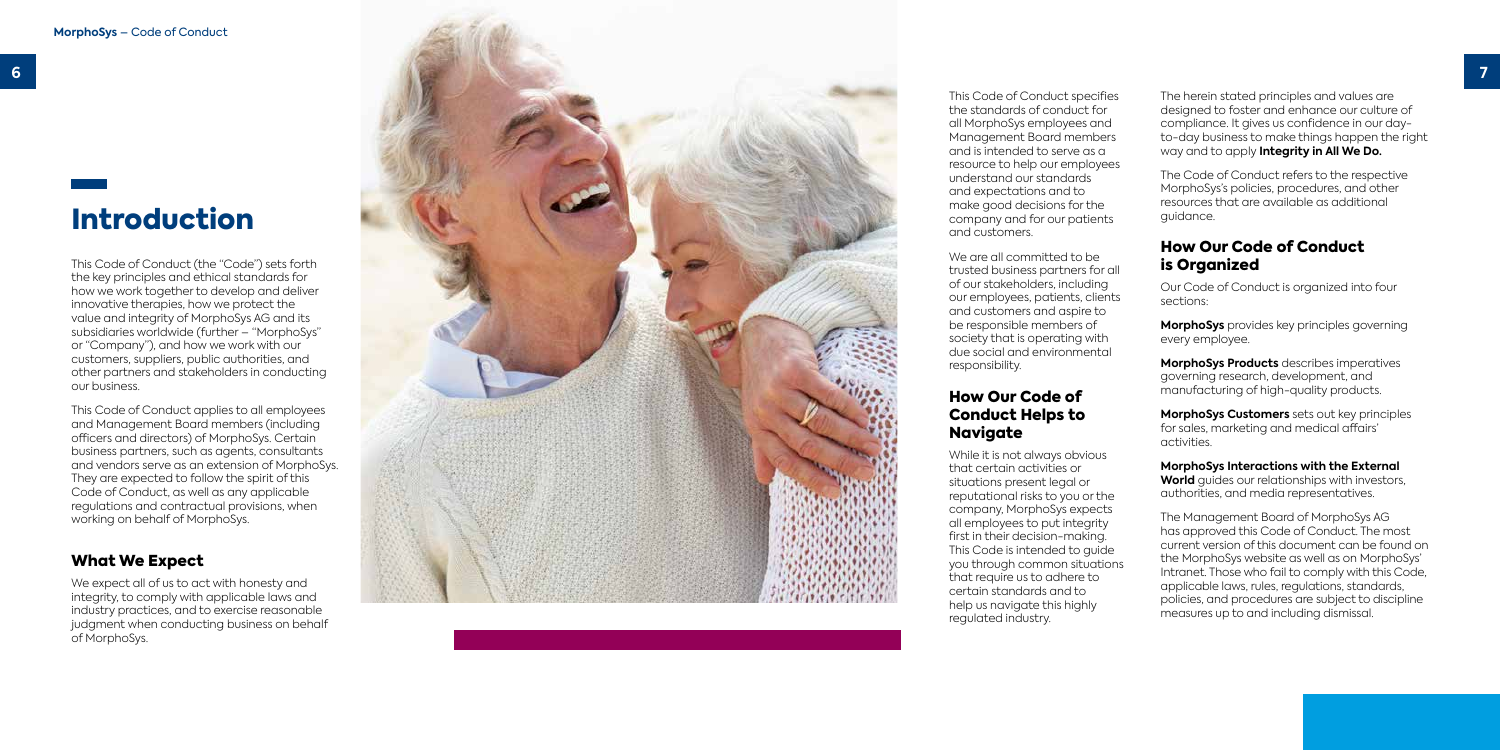ur Company's philosophy is built around people.

Our strategy is long-term oriented and patient-focused.

All our employees support these principles.

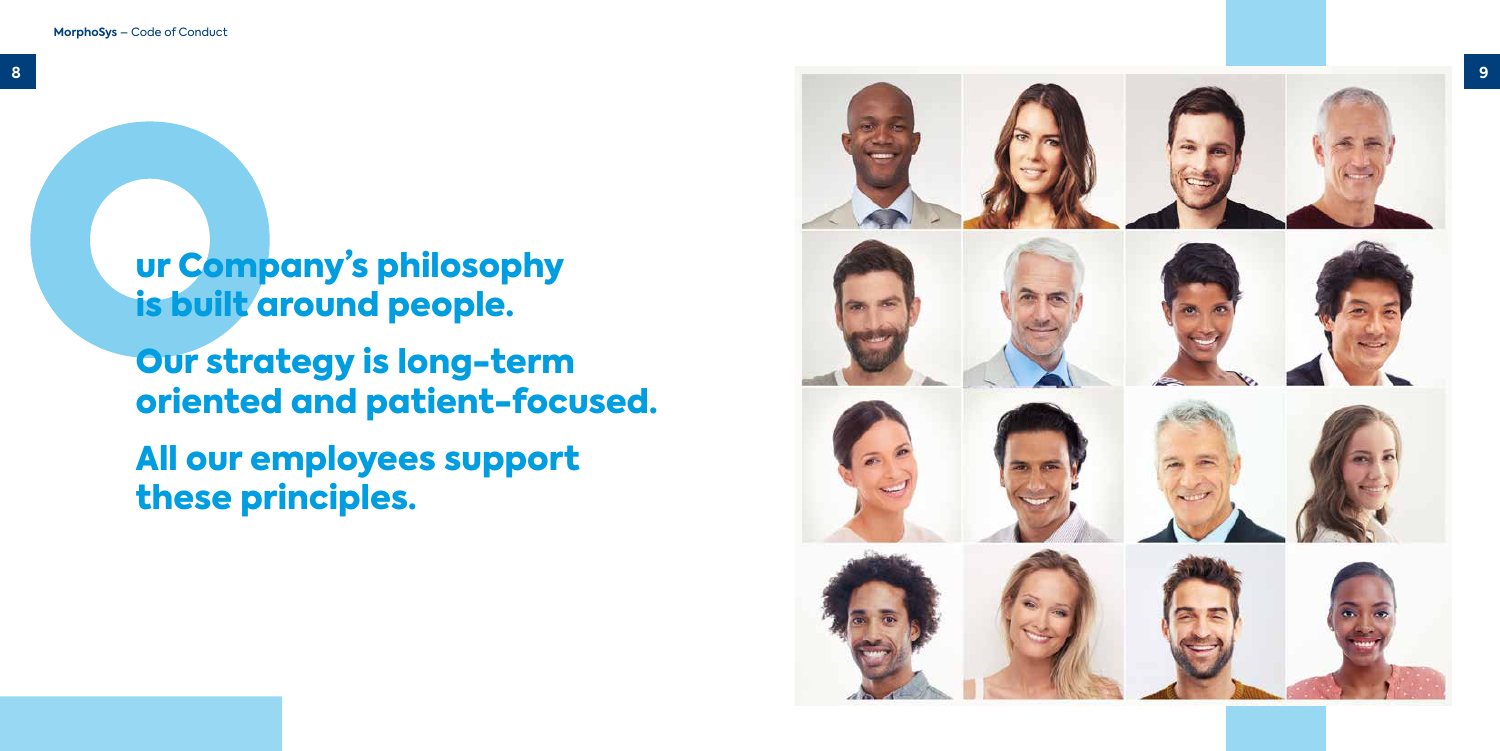## <span id="page-5-0"></span>MorphoSys

#### Our Credo

Our goal is to apply our expertise and technologies to build one of the world's leading biopharmaceutical companies. All our activities are directed at delivering innovative therapies to improve patients' lives. The work of every single employee is important and contributes to increasing the Company's value. Together, we strive for economic success for our Company, our shareholders and our business partners. We use our resources in a purposeful manner to be competitive and profitable, as well as to maintain the best standards of quality and technology. Clear and simple processes enable us to work fast and efficiently and be flexible in any situation.

We interact with all our partners in a professional and respectful way. We strive to surpass expectations in our work. By recognizing the needs. of all of our stakeholders, we build long-term trusting relationships, thereby also ensuring our own success.



#### Our Corporate Values

Our corporate values **– Innovation, Collaboration, Urgency and Courage** – are the basis for everything we do. By encouraging an inclusive and open culture, we create a motivating and inspiring working environment. Within our teams as well as throughout the Company, we support and help each other in achieving our goals. Questions are addressed objectively and without bias.

We set high standards for ourselves and aim to excel on behalf of patients. We commit to both giving and accepting feedback and suggestions, as well as to expressing genuine praise. We deal with mistakes constructively, in order to learn from them and thus permanently improve the quality of our work. Information is exchanged completely and as directly as possible. Decisions are communicated openly, at an early stage and with appropriate explanation.

#### Readiness to Learn

We support the Company's progress with commitment and a readiness to learn. We assume responsibility for our actions. Our constant development and training efforts are actively promoted and supported. The personal situation and social interests of each member of staff are taken into consideration. Our people managers provide support and backing, afford the greatest possible freedom for the execution of tasks, and act as role models.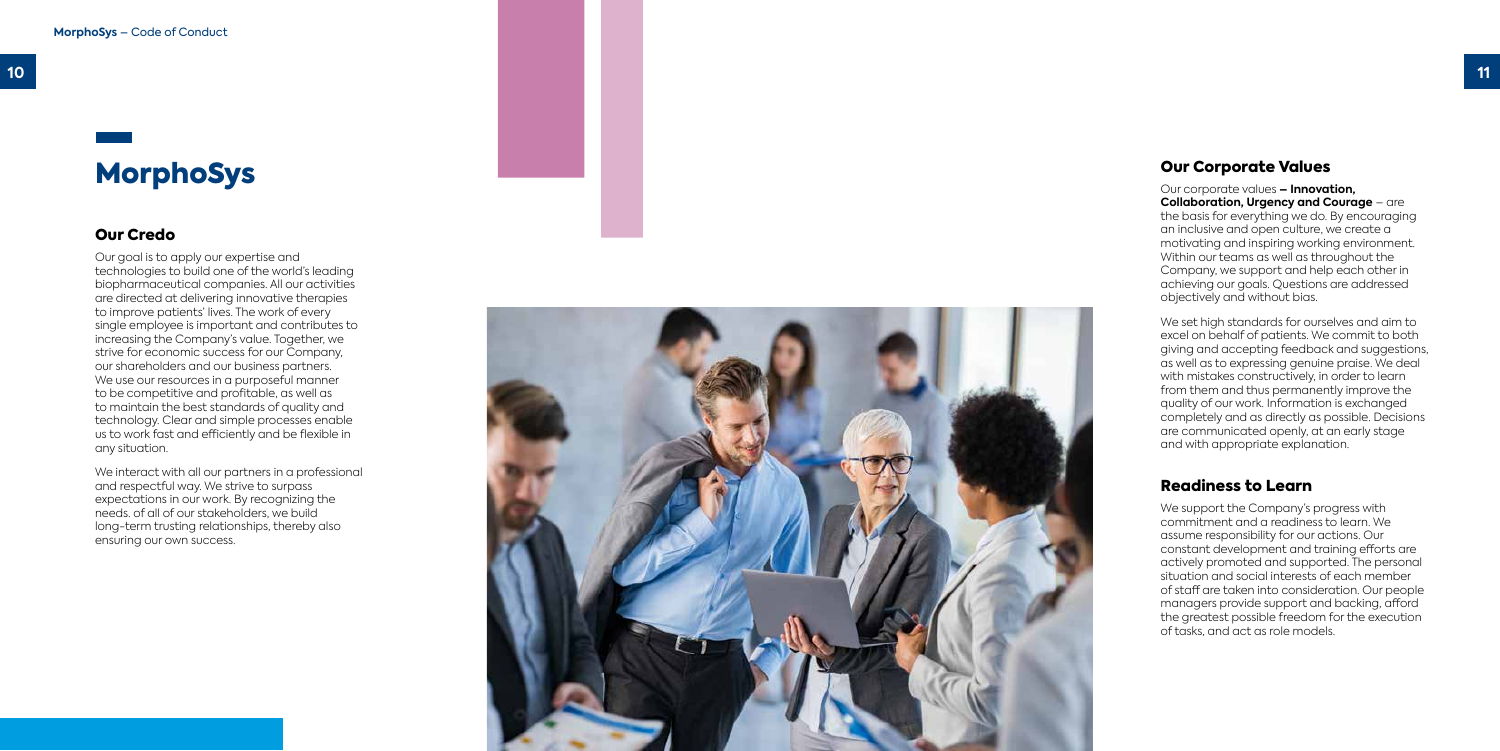<span id="page-6-0"></span>We commit to acting responsibly and to adopting necessary measures to protect the safety of our employees and the environment. With an open communications policy, we create confidence and trust in our interaction with the public.

#### Highest Scientific and Ethical Principles

We strive to achieve the highest scientific and ethical principles in everything we do: this includes the way we conduct preclinical and clinical studies as well as how we interact with healthcare professionals, patients and care givers as we are working on delivering innovative therapies to patients in need around the globe.



**"This Credo defines the spirit of MorphoSys. It provides us with objectives and orientation, is a binding provision for all our actions, and can be called upon by every single member of MorphoSys at any time."**

#### Protection and Proper Use of MorphoSys Assets and Property

Internet, intranet, and email communication and computer systems are essential tools for MorphoSys' business. Nevertheless, their inappropriate use may have severe consequences for MorphoSys and each individual employee. Such use is therefore prohibited.

- GLOBAL POLICY REGARDING DIGITAL INFORMATION **SECURITY**
- GLOBAL POLICY FOR THE USE OF INFORMATION TECHNOLOGY AND **COMMUNICATION MEDIA**
- GLOBAL POLICY FOR THE USE OF INFORMATION TECHNOLOGY AND **COMMUNICATION** MEDIA OF MORPHOSYS AG BY EXTERNAL **PERSONS** LOCAL POLICY<br>
REGARDING DIG<br>
REGARDING DIG<br>
INFORMATION<br>
SECURITY<br>
CLOBAL POLICY<br>
THE USE OF INFO<br>
TECHNOLOGY A<br>
COMMUNICATIC<br>
MEDIA<br>
CLOBAL POLICY<br>
USE OF INFORM<br>
TECHNOLOGY A<br>
COMMUNICATIC<br>
MEDIA OF MORP<br>
AG BY EXTERNAL<br>

Loss, theft, and misuse of MorphoSys' assets has a direct impact on MorphoSys' business and profitability. MorphoSys' assets include, without limitation, its tangible property, such as equipment, products, and money, and intangible intellectual property and confidential information, as well as business opportunities of which we may become aware. All MorphoSys employees and Management Board members are responsible for protecting the MorphoSys' assets that are entrusted to them, as well as for helping to protect MorphoSys' assets in general. Facilities and equipment must be well maintained and secured appropriately against theft and misuse. All MorphoSys employees and Management Board members are also expected to take steps to ensure that MorphoSys' assets are used only for legitimate business purposes. MorphoSys reserves the right to monitor the use of MorphoSys property (including computers, email, and phones) in accordance with applicable law.

When using the Internet, in particular no content may be accessed which could violate criminal laws, basic ethical values, which has racist, sexist or pornographic contents, is offensive or can in any other way damage the reputation and the interests of MorphoSys. It is equally prohibited to access in particular any content, which could endanger the security of the MorphoSys IT system.

AND RESPECTIVE



#### Diversity, Non-Discrimination and Non-Harassment

MorphoSys commits to supporting diversity at all levels of the organization and strictly prohibits harassment and discrimination of all kinds. We aspire to offer a vibrant, inclusive workplace that engages our broad diversity of people. We embrace differences and promote equal opportunities in our employment practices. We do not discriminate based on race, color, religion, nationality, age, sex, physical or mental disability, medical condition, pregnancy, genetic information, gender identity or expression, sexual orientation or marital status.

#### Honest and Ethical Conduct and Fair Dealing

All MorphoSys employees and Management Board members are expected to endeavor to deal honestly, ethically, and fairly with collaborators, customers, suppliers, manufacturers, government employees, competitors, and employees in all business dealings on MorphoSys' behalf. Nobody should take unfair advantage of another person in a business dealing on the Company's behalf, including through the abuse of privileged or confidential information or through improper manipulation, concealment, or misrepresentation of material facts. All MorphoSys employees and Management Board members are prohibited from making any oral or written misrepresentations, and statements regarding MorphoSys' products and services must not be untrue, misleading, deceptive or fraudulent. This applies to all areas of MorphoSys' business and all of the MorphoSys' relationships.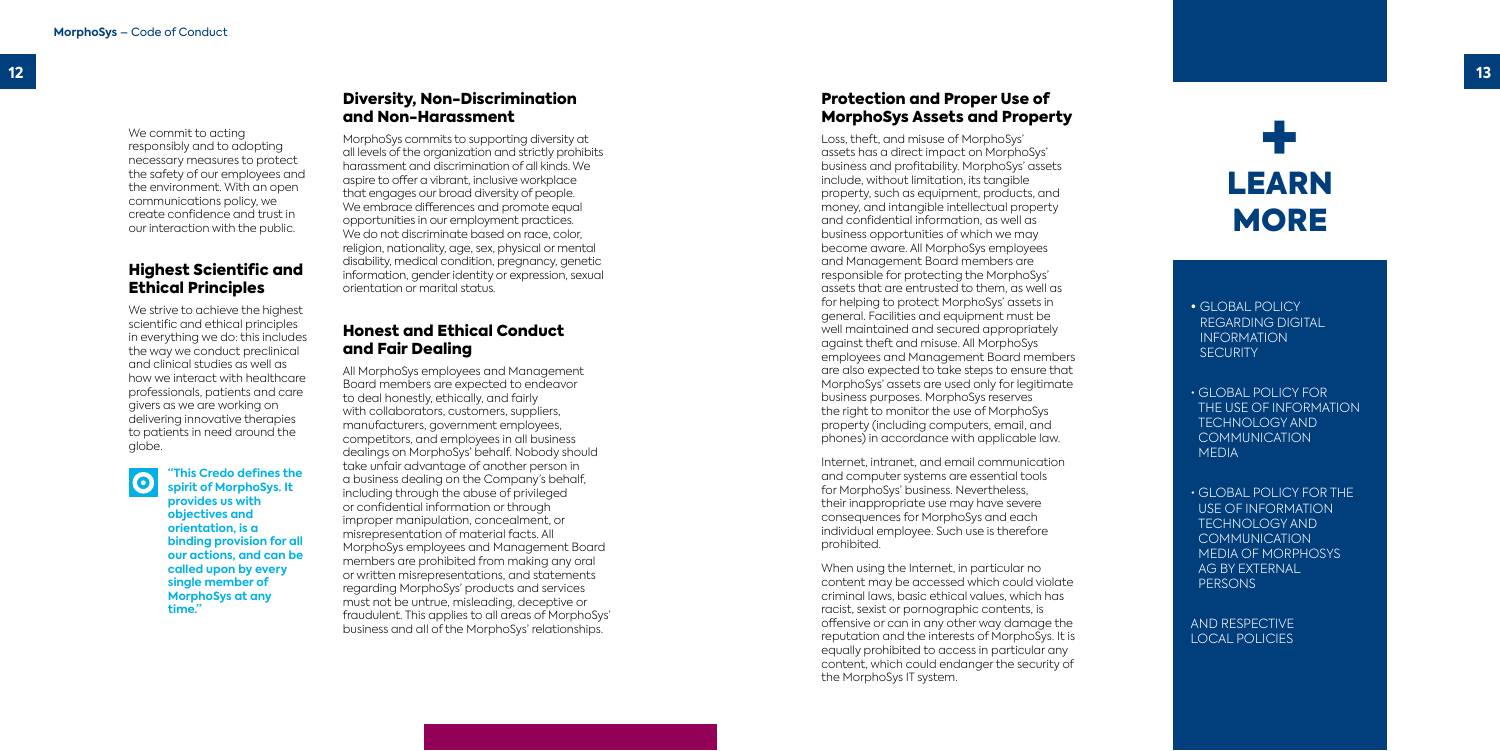#### <span id="page-7-0"></span>Protecting Intellectual Property

MorphoSys provides a substantial contribution to treat serious and life-threatening diseases. With our business model, we are dependent on intellectual property rights and their efficient protection.

Intellectual property rights – patents, trademarks, regulatory data, copyrights, trade secrets, domain names, and other related rights – protect valuable assets of MorphoSys.

MorphoSys respects the intellectual property rights of third parties and aims to generate an awareness for intellectual property matters among its employees.

We ensure the integrity of our business operations by keeping documents and records organized and making sure entries are accurate, complete and retrievable. Original data must be recorded exactly as it was first observed and cannot be rounded, guessed at, or altered in any way. Special care should be taken with the following records, whether paper or electronic records: financial records, including financial statements, GxP records, accounting entries, and supporting detail information.

#### Maintaining Accurate Business Records

We are responsible for acting in the best interests of MorphoSys and the welfare of its patients and for performing our duties and responsibilities honestly, objectively, and effectively. A conflict of interest can occur whenever you have a competing personal interest that may interfere with your ability to make an objective and effective decision that is in the best interest of MorphoSys, its investors, or patients. A conflict of interest may also arise if an individual or family member receives some personal benefit (whether improper or not) as a result of his or her position as an employee, officer, or director of MorphoSys. Each of us is expected to be alert, use good judgment, and avoid situations that can lead to even the appearance of a conflict of interest, which can put our reputation for honesty and fairness at risk and undermine the trust others place  $in$   $\overline{u}$ 

#### Internal Controls

MorphoSys has implemented and maintains an internal control system, which aims to ensure reliability of financial reporting, safeguarding of assets, compliance with applicable laws and regulations as well as effective and efficient operations. Internal controls comprise all preventive, monitoring and detective measures intended to ensure adequate security and control in accounting and operating functions. It is the responsibility of

each business area to keep its internal controls appropriately designed, up-to-date and execute them on a regular basis as part of everyday business practice.

#### Avoiding Conflicts of Interest

Conflicts of interest may be actual, potential or even just a matter of perception and may arise in many situations. The following are some common examples of potential conflicts of interest; however, since these situations are not always clear-cut, you need to fully disclose any situation that could be perceived as a potential conflict to your manager, HR and Compliance departments so that we can properly evaluate, monitor, and manage them.

• **Outside Employment or Activities:** If you or a close relative perform services for, advise, sit on the board of, or even volunteer for any competitor, supplier, customer (such as a hospital), or business partner of MorphoSys. Any such outside employment or business activities must be disclosed to and discussed with your manager, HR

and Compliance departments, and you must not engage in such activities without your manager's and respective departments' prior written approval. If approved, you must ensure such activities do not interfere with your work at MorphoSys or create any real or perceived conflict of interest.

- **Personal Investments:** If you or your close relative have substantial investment in, or obligation to, a customer, supplier, or competitor of MorphoSys. If you have questions about what rises to the level of "substantial", it is your responsibility to ask Investor Relations.
- **Friends and Relatives:** If you are in a position, where you are supervising or have influence over the job evaluation or compensation of a member of your immediate family or find yourself working with a close relative or friend who works for a customer, supplier, or competitor of MorphoSys. Since it is impossible to anticipate all situations that may create a potential conflict, you should disclose your situation to your manager, HR and Compliance in order to determine if any precautions need to be taken.
- **Corporate Opportunities:** If you learn about a business opportunity as a result of your position or employment with MorphoSys or through your use of MorphoSys' property or information, you may not divert that opportunity to yourself or others or use MorphoSys' property or information for improper personal gain.

#### Internal Audit

Internal Audit is independent from MorphoSys operations. Its main role is to provide an independent and objective evaluation of the effectiveness of governance, risk management, and internal controls to the organization's governing body and senior management. Internal Audit is designed to add value and improve the Company's operations:

detect, report and help remediate weaknesses to protect our assets and provide transparency to senior management in prioritizing risks as well as mitigating them. Internal Audit can also give assurance to sector regulators and external auditors that appropriate controls and processes are in place and are operating effectively.

#### Data Protection

In our digitized world, data can be collected, shared, and evaluated or used quickly and easily. It is therefore especially important that we take care to handle personal data\* responsibly. This includes data from employees, applicants, customers, business contacts, healthcare professionals, patients, and study participants. We protect the data entrusted to us by handling it properly, using it only for the intended and authorized purposes, considering the full rights of the data subjects at all times, and in accordance with applicable laws. Wherever possible, we obtain personal data directly from the relevant individual and maintain transparency about its usage.

**\*Personal data means any information relating to an identified or identifiable natural person ('data subject'); an identifiable natural person is one who can be identified, directly or indirectly, in particular by reference to an identifier such as a name, an identification number, location data, an online identifier or to one or more factors specific to the physical, physiological, genetic, mental, economic, cultural or social identity of that natural person.**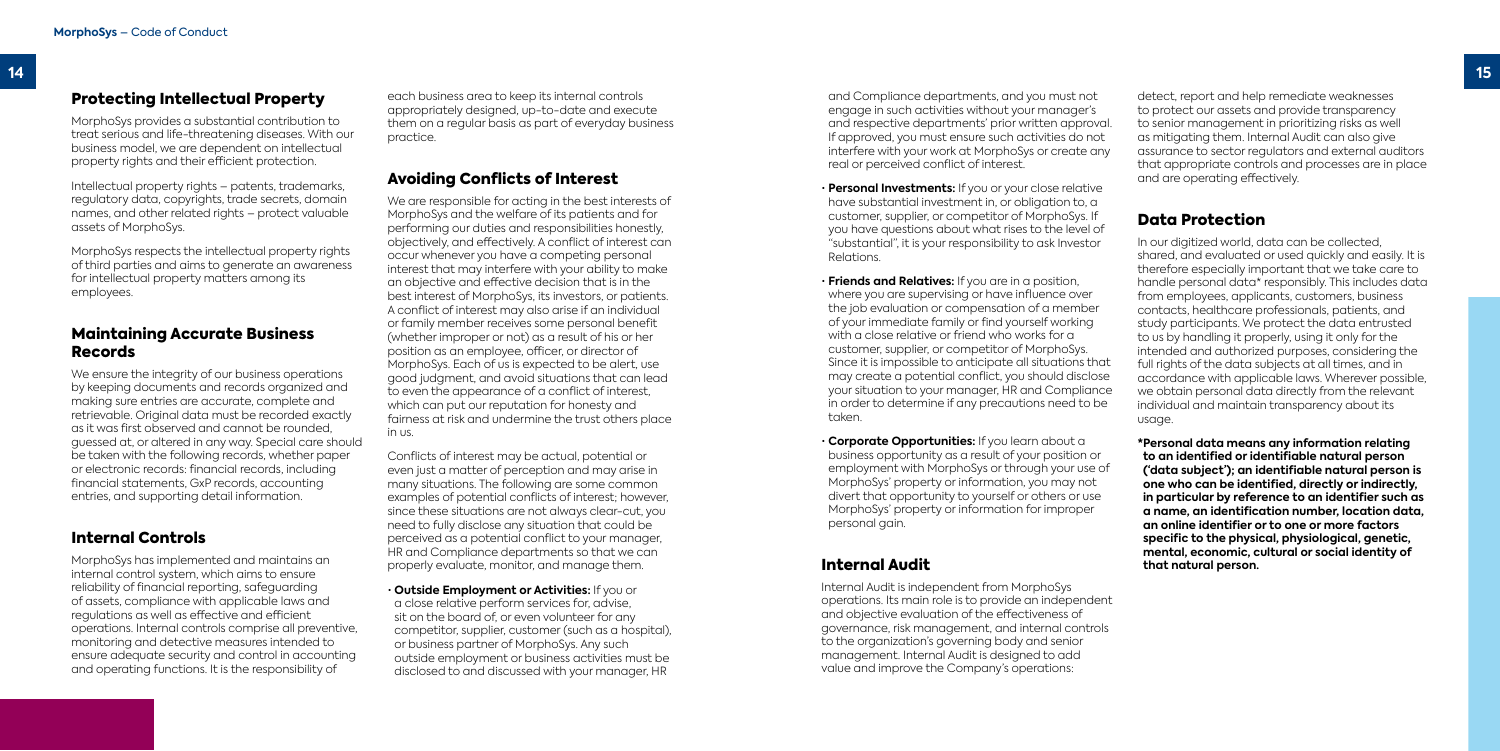<span id="page-8-0"></span>

#### **Confidentiality**

Confidential information generated and gathered plays a vital role in MorphoSys business, prospects and ability to compete. "Confidential information" includes all non-public information that might be of use to competitors or harmful to MorphoSys or its customers if disclosed. We shall use confidential information solely for legitimate purposes. MorphoSys employees and Management Board members may not disclose or distribute MorphoSys' confidential information, except when disclosure is authorized by MorphoSys or required by applicable law, rule or regulation or pursuant to an applicable legal proceeding.

Confidential information must not be shared outside MorphoSys without a confidentiality agreement approved by the Legal department. Confidentiality obligations continue even after you leave MorphoSys.

#### Insider Trading

MorphoSys periodically discloses to the public important information concerning its business operations. Until MorphoSys has made important information about the company public, employees must keep it confidential and may not use it for their own personal gain. Information that has not been made public, but if known, may persuade a reasonable investor to buy, sell or hold a Company's securities is called "inside" or "nonpublic" information. "Nonpublic" information may include clinical trial data, corporate strategies, mergers and acquisitions, revenue projections, strategic contracts, court cases or changes in our top management. Never use this information – whether it is about MorphoSys or any other company – to conduct a trade. Never "tip" someone else on what you know so that they may trade. Insider trading and tipping are illegal.

# THE MORPHOSYS AS<br>
THE MORPHOSYS AG<br>
SECRETION<br>
THE MORPHOSYS AG<br>
THE MORPHOSYS AG<br>
THE MORPHOSYS GROUP<br>
THE MORPHOSYS GROUP LEARN **MORE**

• POLICY DATA PROTECTION AT MORPHOSYS AG

• GLOBAL POLICY REGARDING DIGITAL INFORMATION SECURITY

• INSIDER GUIDELINES OF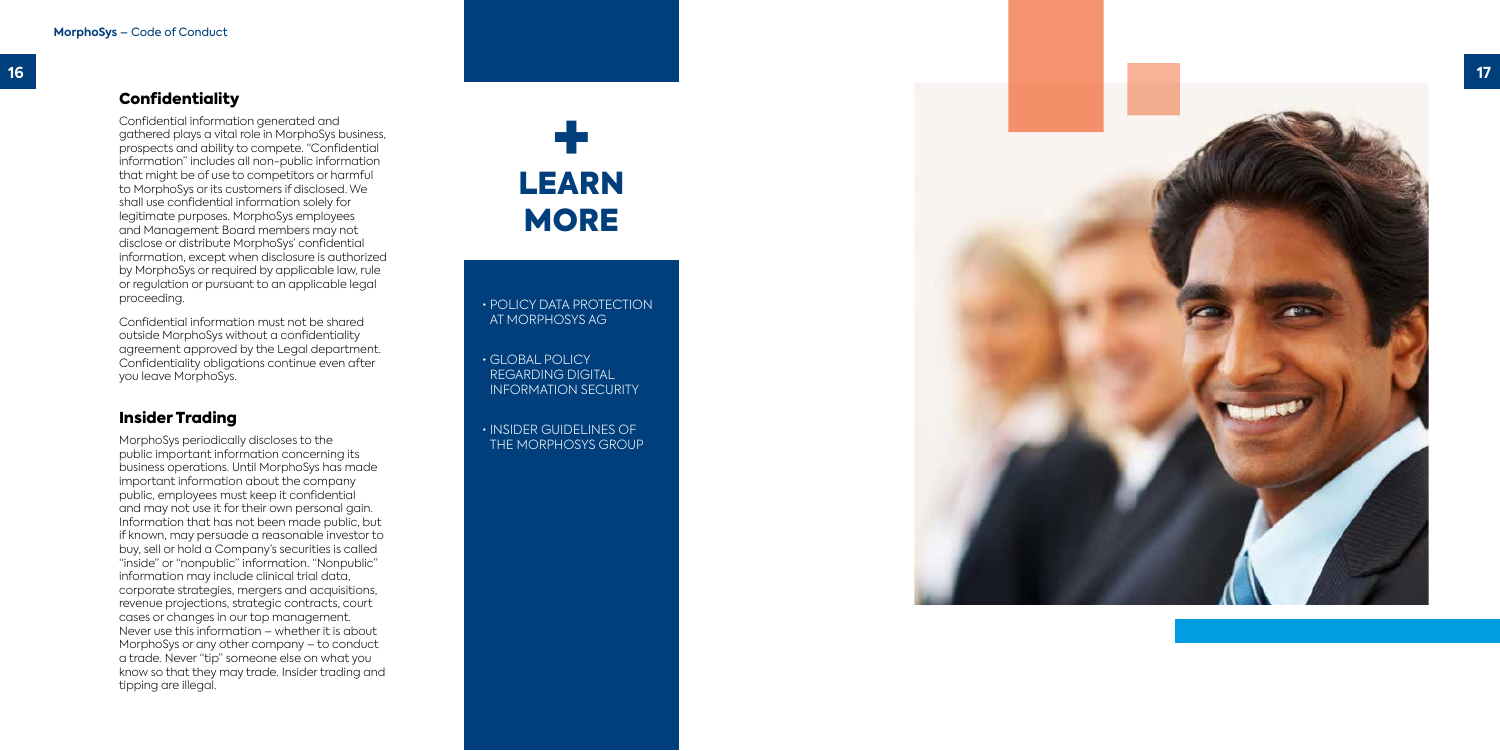ur products are designed and manufactured according to established processes and procedures, compliant with all regulatory requirements with the final aim of improving patients' lives.

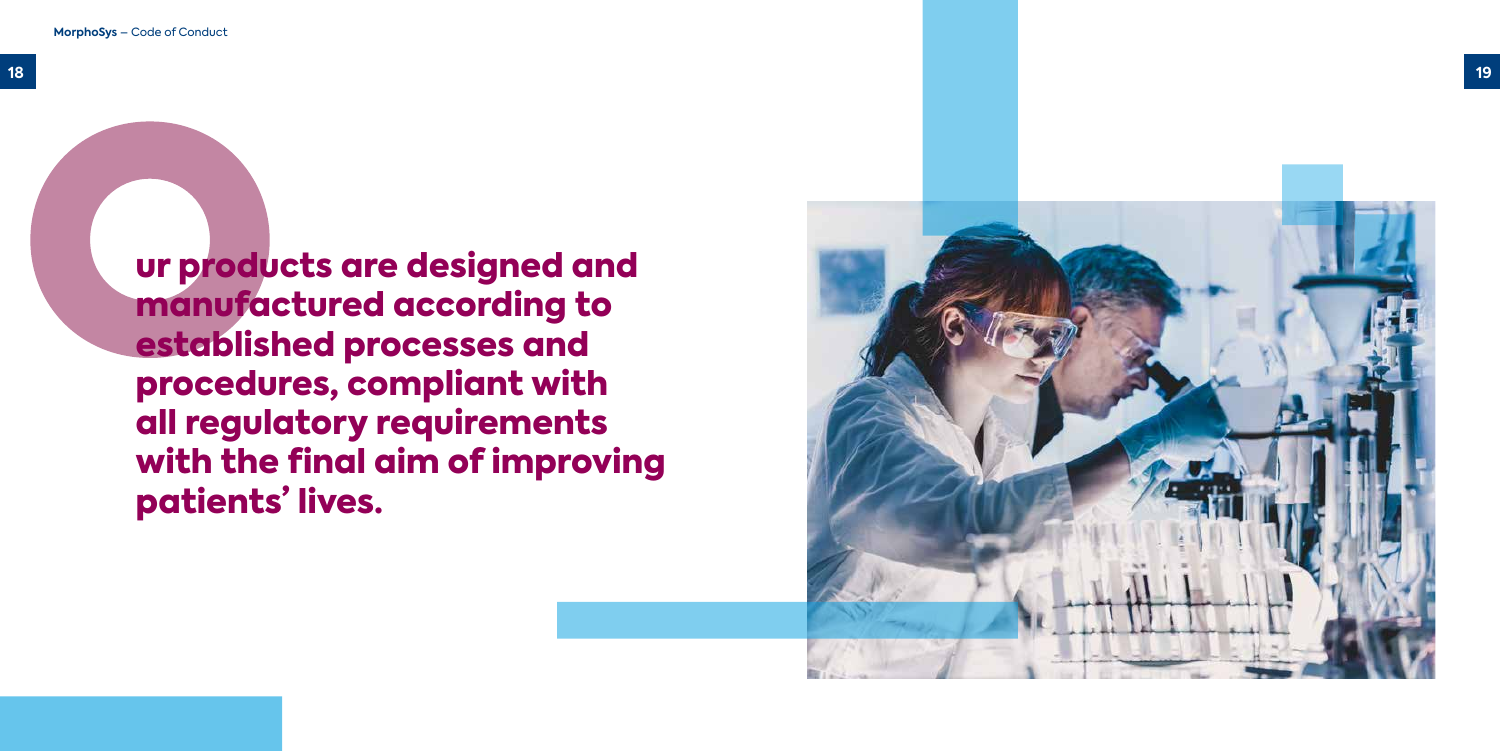## MorphoSys **Products**

#### Protecting Patients and Developing High-Quality **Products**

Developing and delivering new breakthrough therapies to patients is the main aim of our work. To safeguard our customers' trust and patient safety, every MorphoSys employee and Management Board member demonstrates uncompromising dedication to quality and are expected, among other, to: • Work in compliance with regulatory authorities'

<span id="page-10-0"></span>**20 21** Ethical principles as well as all applicable laws shall be observed in any research activities of MorphoSys taking place either internally or commissioned by/to third parties. This includes the following in particular:

- expectations and escalate any activity that would violate those;
- Immediately raise quality issues to their manager and/or to the appropriate quality personnel, with utmost sense of urgency if the detected issue has the potential of harming patients safety;
- Report all product quality complaints within one (1) business day to the designated call center or to MorphoSys US QA;
- Report all adverse events from any source to Global Patient Safety within 24 hours
- Fully understand, be trained in, and follow MorphoSys policies and SOPs applicable to their area of responsibility.



#### Principles of Ethical Clinical Research

• GLOBAL POLICY ON COVERED THIRD PARTY ANTI-BRIBERY DUE **DILIGENCE** 

AND RESPECTIVE LOCAL **POLICIES** 

- Observance of ethical principles that have their origin in the "Declaration of Helsinki" when conducting clinical studies with humans;
- Compliance with applicable regulatory requirements for conducting clinical studies;
- Observance of ethical principles and regulations for carrying out animal testing;
- Adherence to the scientific rules and industry standards for obtaining research results and data;
- Correct handling of the publication of scientific studies and of the protection of the data contained in it.

#### Engaging with Suppliers

We carefully select our suppliers. For our business activities, we need to purchase goods and services from reliable suppliers and sources. We work in partnership with our suppliers. We use fair, transparent processes when selecting our suppliers and contractors. We do not tolerate any misconduct such as corruption, unfair competition, and violation of environmental regulations.

When engaging or dealing with a supplier, we are required to:<br>• Consider established and preferred suppliers first;

- 
- Involve Central Purchasing & Logistics before contacting the supplier for the first time;
- Clearly define neutral requirements and engage in fair and open competition;
- 
- Ensure suppliers are reputable and qualified; Ensure the engagement of a supplier does not create an actual or apparent conflict of interest;
- Evaluate, approve, and contract with suppliers before any goods or services are received.

• GLOBAL PURCHASING POLICY

• LOCAL PURCHASING POLICY MORPHOSYS AG

• LOCAL PURCHASING POLICY MORPHOSYS US INC

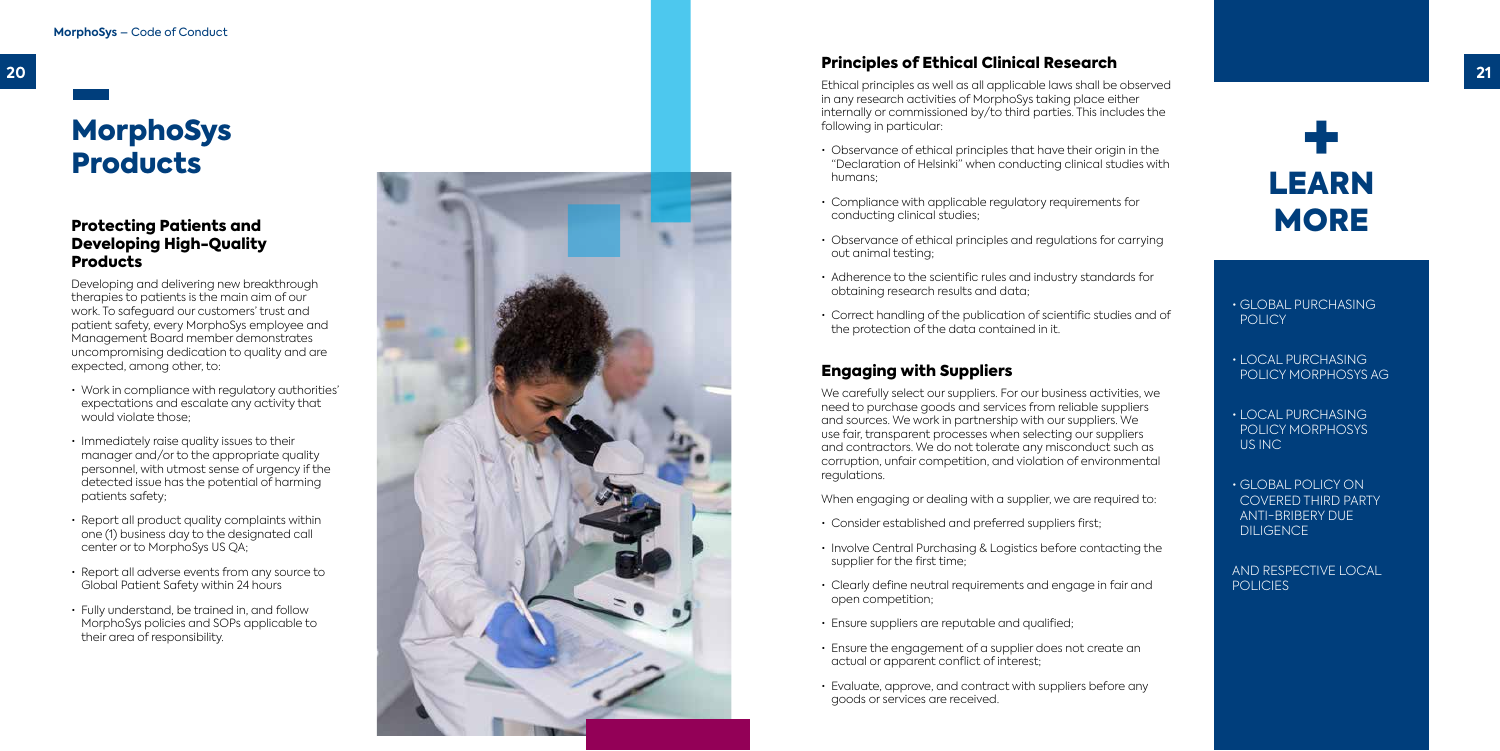

orphoSys interacts with healthcare professionals (HCPs) and organizations (HCOs) to ensure patients always receive the most appropriate treatments.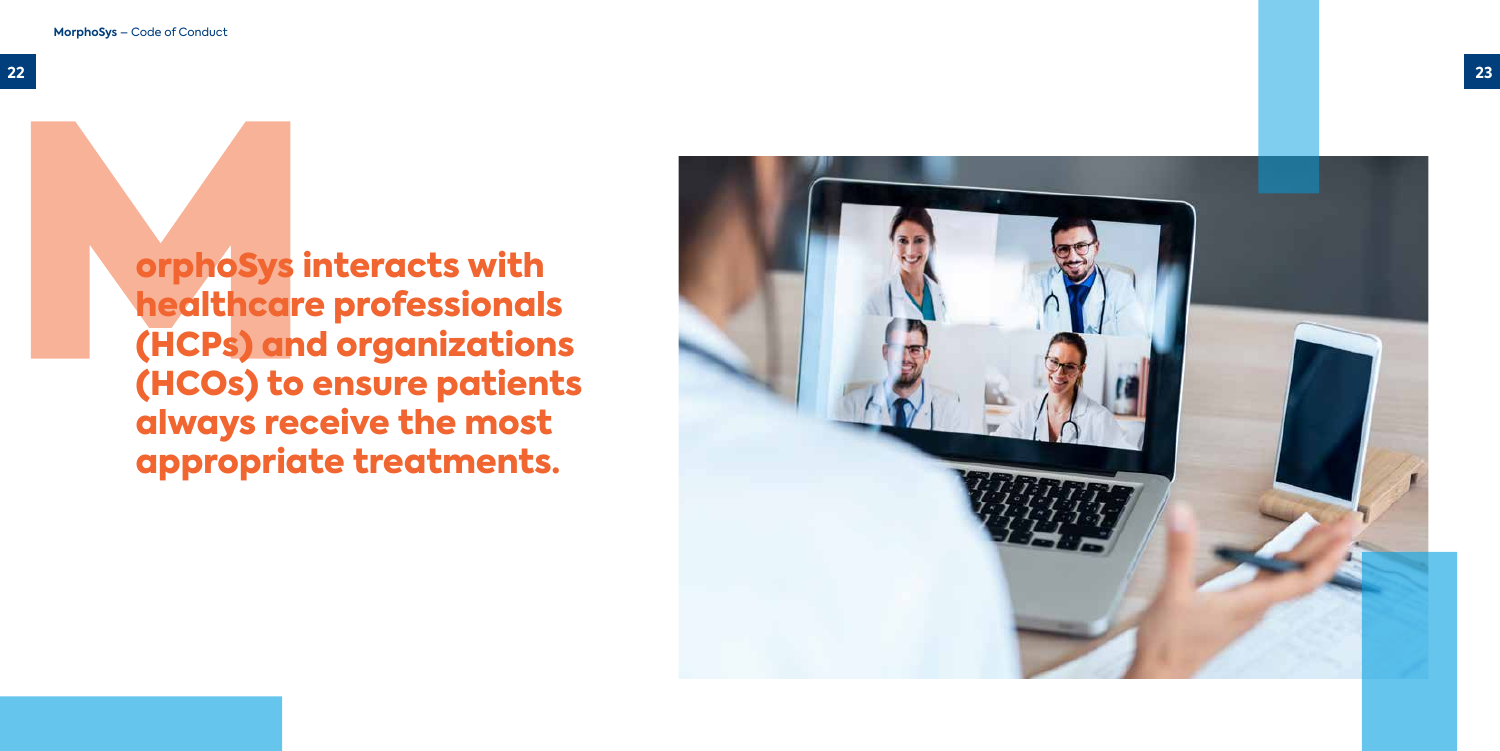<span id="page-12-0"></span>

 $\cdot$  GLOBAL ANTI-BRIBERY POLICY

- POLICY ON EXTERNAL **COMMUNICATION**
- GLOBAL POLICY ON INTERACTIONS WITH HEALTHCARE PROFESSIONALS. **HEALTHCARE** ORGANIZATIONS, PATIENTS AND PATIENT ORGANIZATIONS
- GLOBAL FAIR MARKET VALUE POLICY

## MorphoSys **Customers**

• HOW TO MEAL CAPS

AND RESPECTIVE LOCAL POLICIES



#### Interactions with Healthcare Professionals (HCPs) and Healthcare Organizations (HCOs)

MorphoSys interacts with healthcare professionals (HCPs) and organizations (HCOs) to ensure patients always receive the most appropriate treatments and to enable the research and development of new treatment options to address patients' unmet medical needs.

> We recognize the importance of fully understanding the needs of the patient communities we serve. In our interactions with patient advocacy groups and allied organizations, we strive to build relationships based on mutual respect and transparency. Ensuring independence of these groups' patient voice, being transparent in our interactions and working cooperatively for the benefit of patients are at the core of these standards.



We interact with HCPs and HCOs with honesty, fairness and integrity to foster scientific information about diseases and the effective use of healthcare products, in line with the relevant regulatory standards. We work with HCPs and HCOs to obtain insights on our relevant markets and how to better structure and implement our business strategies. We do not inappropriately influence HCPs and/or HCOs, with false or misleading information or anything of value, to obtain favorable treatment for MorphoSys or its products. MorphoSys does not pay more than fair market value for services or more than necessary to support clinical or medical education and research.

#### Interactions with Patients and Patient Organizations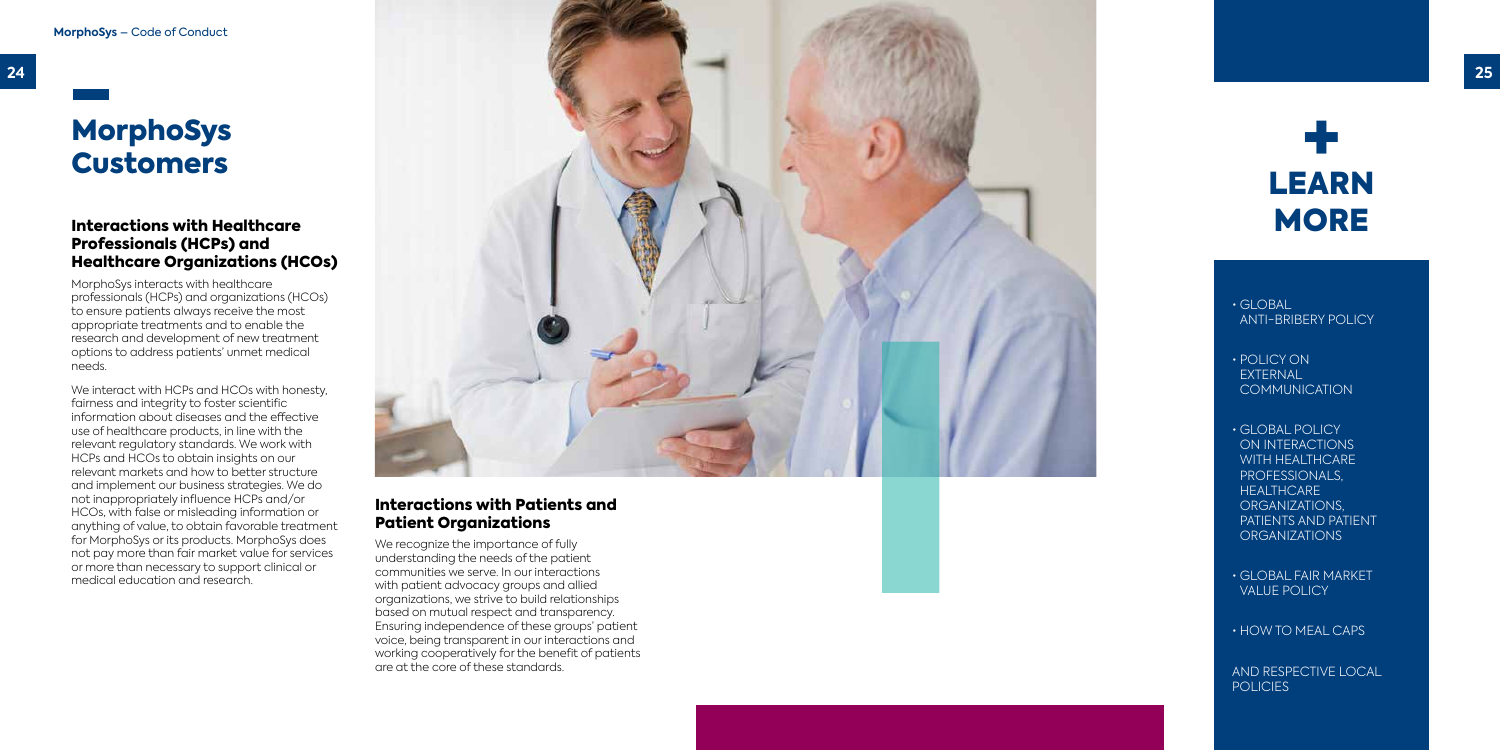#### <span id="page-13-0"></span>Make Sure:

- That all our product communications made with patient organizations are educational, evidence-based, objective, accurate and consistent with applicable company policies and with legal and regulatory standards;
- We structure any interaction with patient organizations preserving their independence;
- The written documentation setting out the nature and purpose of any support is in place;
- That MorphoSys is not the sole funder of the patient organization or any of its programs.

#### Interactions with Payers

We only promote our pharmaceutical products for uses that have been approved or authorized by appropriate government or regulatory agencies. Our product claims are grounded in scientific evidence, accepted medical practice and government-approved labeling rules in all countries where we operate.

MorphoSys interacts regularly with payers responsible for pricing, reimbursement, and other important administrative decisions on healthcare products, to ensure access to treatment for patients. We respect the independent and autonomous decision-making of payers. We provide payers with relevant scientific and economic information that is truthful, accurate, substantiated, fair and balanced so that they can make objective decisions. We do not try to influence payers or policy makers inappropriately to obtain favorable treatment for MorphoSys or its products.

We recognize that we may be responsible for the payments made by third parties conducting business on our behalf, so we have put a due diligence processes in place to ensure that we are working with the business partners that have a reputation for operating with integrity.

Competition and antitrust risks may arise from arrangements, oral or written, between MorphoSys and its competitors, or MorphoSys and its suppliers or customers. We never enter into arrangements or exchange information with competitors, suppliers or customers, as applicable, about:<br>• Pricina and costs

#### Marketing Practices

- 
- Terms or condition of sales or purchases
- Discounts
- 
- 
- 
- Marketing strategies<br>• Market share allocation<br>• Customer lists<br>• Any other commercially sensitive or confidential information.

We are especially cautious when attending industry association meetings or any other interactions with competitors. If any kind of anti-competitive discussion arises, we must refuse to take part in the discussion, leave the meeting immediately, ask for our refusal to participate in such discussion to be documented in the meeting minutes, and timely report the incident to your manager and Compliance. Violation of antitrust and competition laws could result in severe penalties for both MorphoSys and its employees.

AND RESPECTIVE LOCAL **POLICIES** 

We promote our prescription-only medicines to HCPs. We also promote them to the general public, but only in countries where directto-consumer advertising is allowed, and in compliance with the applicable regulations.

#### Fair Competition and Antitrust

We follow antitrust laws. The fair pricing of our products is essential to our commitment to improving the health of patients worldwide. Therefore, we never engage in activities that restrain free trade – such as price fixing, bid rigging or other arrangements that violate antitrust laws.

We care particularly when dealing with government officials. In many parts of the world, government officials include healthcare professionals and hospital administrators who work in the public sector.

- government official in order to:<br>• Win or retain business or to improperly influence the act or decision of any government official, political party, candidate for political office, or official of a public international organization;
- Gain an improper advantage; or<br>• Illeaally influence the action of any
- individual, customer, company, or company representative.

• GLOBAL ANTI-BRIBERY POLICY

- GLOBAL POLICY ON COVERED THIRD PARTY ANTI-BRIBERY DUE DILIGENCE
- GLOBAL FAIR MARKET VALUE POLICY

• HOW TO MEAL CAPS



We communicate product information that is fair, balanced, objective, complete, accurate, and substantiated.

#### Prohibition of Bribery and Corruption

We comply with anti-bribery and anti-corruption laws. We never make inappropriate offers to external business partners or other third parties to influence their decision in our favor. We understand that accepting, offering or giving anything of value to influence a business decision or gain an unfair business advantage is improper and illegal.

MorphoSys employees and Management Board members are prohibited from directly or indirectly paying anything of value to a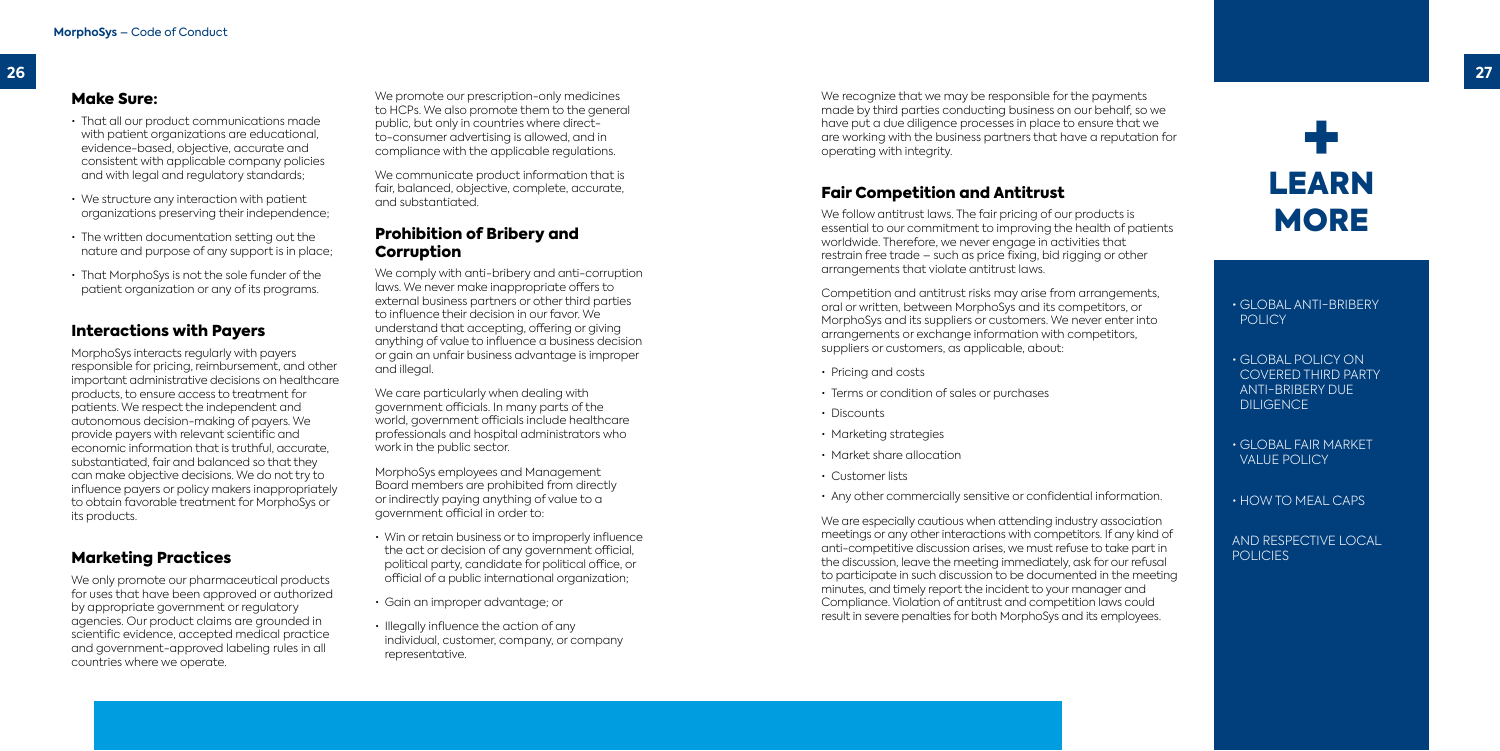

e are mindful when we represent MorphoSys in public or when we talk about MorphoSys in our personal lives.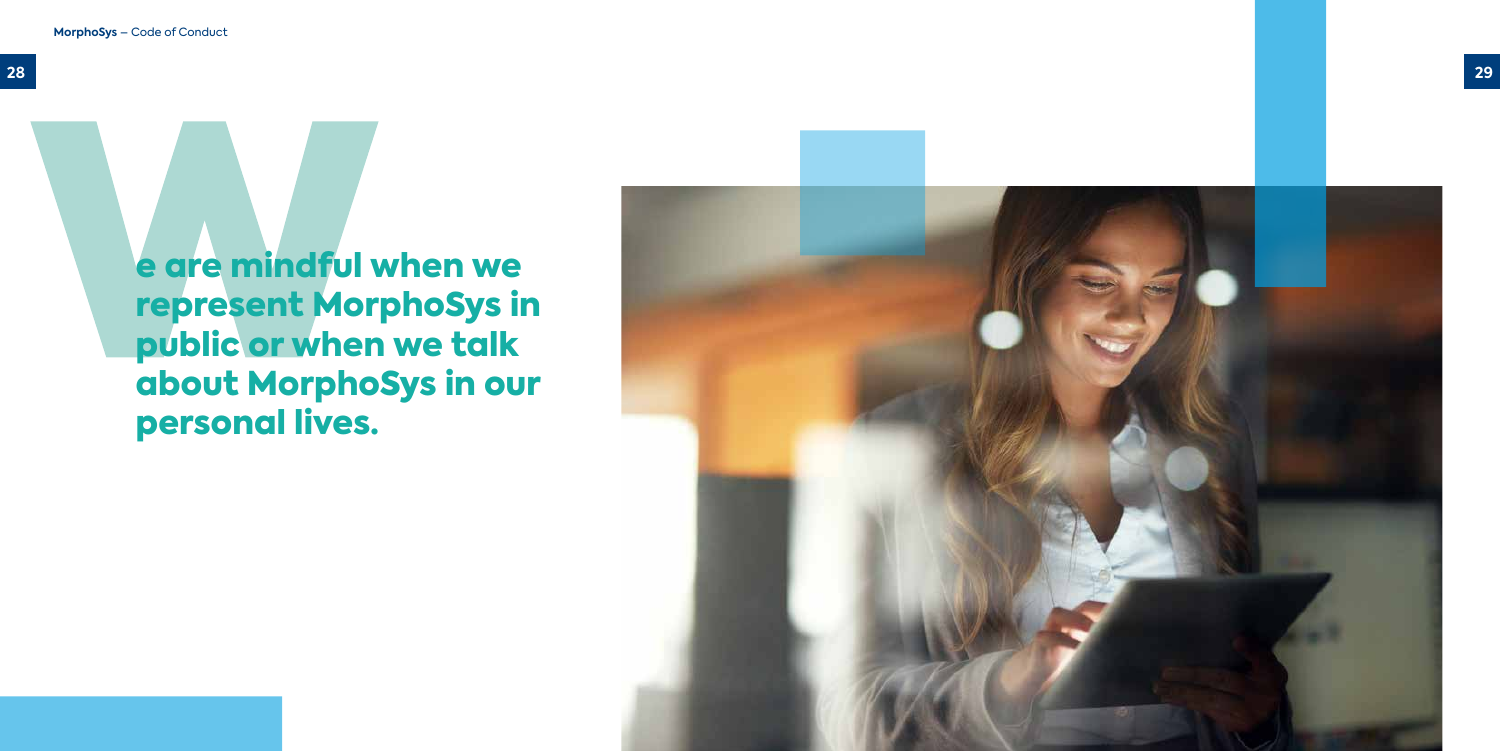#### • GLOBAL POLICY ON SOCIAL MEDIA

AND RESPECTIVE LOCAL POLICIES

• GLOBAL POLICY REPORTING COMPLIANCE VIOLATIONS



#### Communications with Media and Investors

Media relations are maintained by our designated spokespeople, who react timely to legitimate requests of the media and proactively disseminate information when this is judged to be in the best interests of the business. All requests from the media should therefore be recorded accurately and passed on immediately to Corporate Communications. This includes formal requests for interviews as well as enquiries from all media (TV/Radio, newspapers, magazines, local/national and trade media as well as internet sites).

Relations with the financial community (investors, analysts etc.) are maintained by our Investor Relations department. All requests from the financial community should therefore be recorded accurately and passed on immediately to this department.

MorphoSys provides equal access to information for all investors. The information must be full, fair, accurate, timely and understandable.

#### External Speaking

External speaking engagements need to have a clear benefit to MorphoSys, and employees should obtain permission from Corporate Communications before accepting public external speaking engagements.

We want to be a good corporate citizen, contributing to society and supporting the communities where we operate. We are committed to provide resources, time and specific expertise of our colleagues and particularly support health and education projects. MorphoSys welcomes the efforts of employees who are involved in volunteer work.

We are mindful when we represent MorphoSys in public or when we talk about MorphoSys in our personal lives. We are aware that we can be perceived as a representative of MorphoSys. We only make official statements about MorphoSys We conduct our corporate social responsibility activities in form of grants, donations and sponsoring transparently. We provide grants and donations voluntarily, without expecting anything in return and abide by local laws and applicable regulations. Sponsoring activities differ from grants and donations – for sponsoring, we expect a tangible benefit, for example a prominent placement of the MorphoSys logo.

when we are authorized to do so. If we use social media for a business purpose, we familiarize ourselves with the rules and strictly adhere to the Global Policy on Social Media.

#### Cooperation with Authorities

Our cooperation with government agencies and officials is honest and forthright. We meet all requirements for accurate, timely reporting and documentation that may be required and cooperate with inspections and investigations. When asked for information or records or to verify data that we have submitted to them, we are truthful and transparent. If you receive a request, you should contact the responsible department.

#### Corporate Social Responsibility

#### Safety, Health and Protection of the Environment

#### Political Activities

We respect and support employees who participate in political activities in their communities should they wish to do so. However, participation in such political activities is allowed strictly as an individual in a private capacity and not on behalf of MorphoSys. It is important that activities that support political parties or candidates are not seen as those of the Company. It is important when engaging in personal political activities that it is separate from your work and thus you should not use Company property or equipment for this purpose. MorphoSys does not make any direct or indirect donations to political organizations, parties or individual politicians. Each exception from this rule must be approved by the Management Board first. Sponsoring and donations for the benefit of other, nonpolitical recipients must not be used to circumvent the regulations of this Code.

We are conscious of the responsibility we share for present and future generations and see sustainable business operations as a prerequisite for long-term success. It is our responsibility to incorporate Environmental, Social and Governance criteria into our daily business and base our business model on sustainable growth that is aligned with the interests of all of our stakeholders. By doing this we are focused on creating long-term value and weight our actions in terms of their impact on the environment, society, patients and employees. MorphoSys **prohibits retaliation** in any form against any employee or Management Board member who in good faith reports a suspected case of non-compliance. If you believe you are being retaliated against in any manner, please contact the Compliance Department immediately.

#### Speak Up

MorphoSys encourages open discussion of questions and concerns to ensure appropriate decision-making. As a first step, MorphoSys employees are expected to seek for answers and advice from their direct managers. In case there is a need to report any concerns or suspected cases of non-compliance, employees are encouraged to do so through the Integrity Line at **<https://MorphoSys.integrityline.org/>** or use telephone numbers provided on this platform and in the Global Policy Reporting Compliance Violations. The telephone

## <span id="page-15-0"></span>MorphoSys Interactions with the External World

numbers are available 24 hours a day, 7 days a week. You can also choose to report an incident anonymously.